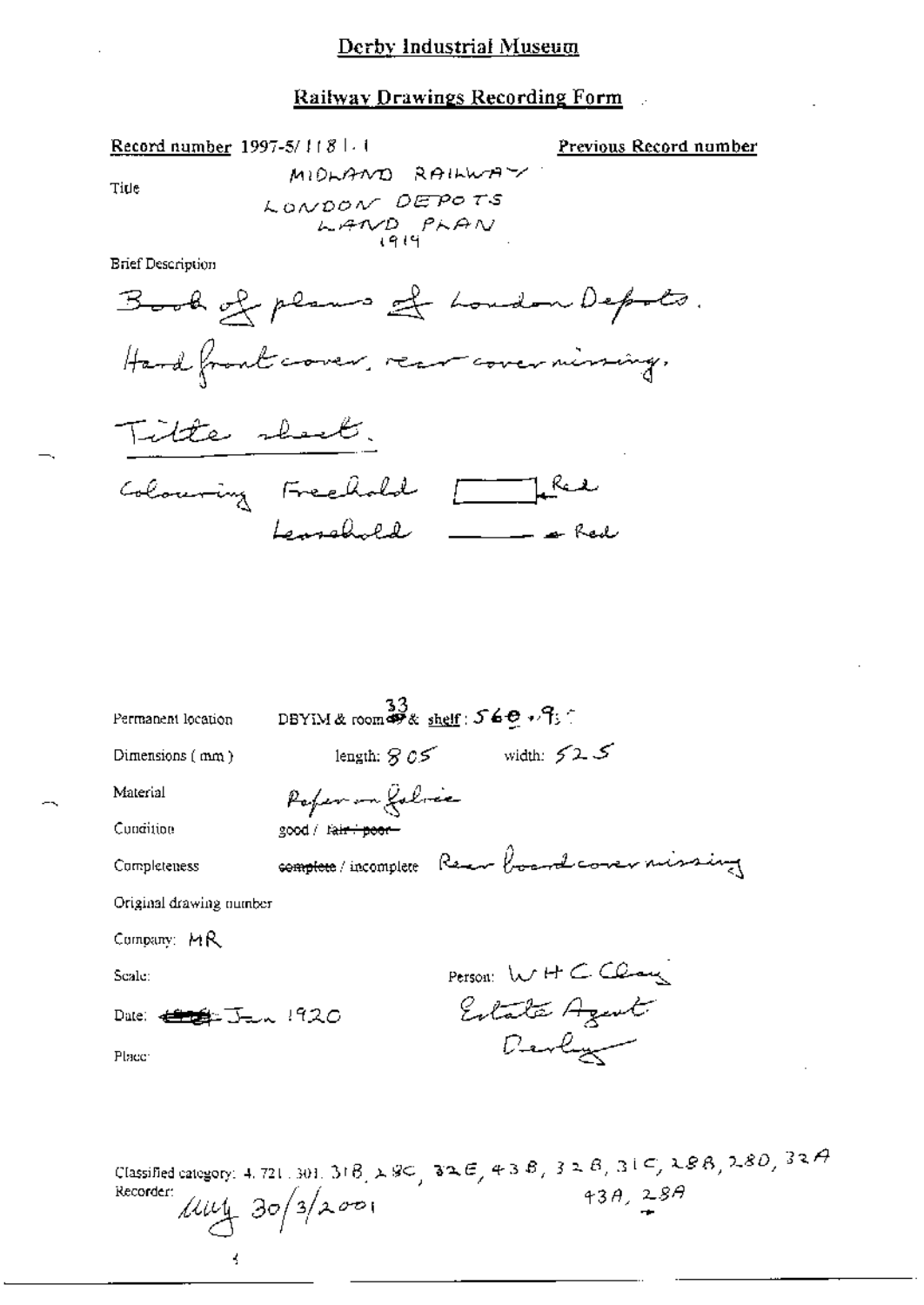### Derby Industrial Museum

## Railway Drawings Recording Form

Previous Record number

Record number 1997-5/1181. 2 LONDON DETOTS Title

Titles of Acts

Brief Description

List of Acts covering 12 Reports with dates of Arbo Royal Assent.

| Permanent location      | DBYIM & room 49 & shelf: $569.9$ ; |                     |      |  |  |
|-------------------------|------------------------------------|---------------------|------|--|--|
| Dimensions $(mn)$       | محرج a !ength                      | width: $\sqrt{2.5}$ |      |  |  |
| Material                |                                    |                     |      |  |  |
| Condition               | good / Lair 7 poor"                |                     |      |  |  |
| Completeness            | complete / i <del>ncomplete-</del> |                     |      |  |  |
| Original drawing number |                                    |                     |      |  |  |
| Company 14 A            |                                    |                     |      |  |  |
| Scale.                  | Person:                            |                     |      |  |  |
| Date:                   |                                    |                     |      |  |  |
| Place:                  |                                    |                     |      |  |  |
|                         |                                    |                     |      |  |  |
|                         |                                    |                     |      |  |  |
|                         |                                    |                     | B ik |  |  |

 $4.721.301.316$ ,  $280, 32E, 438, 328, 310, 288, 290, 32A$ Classified category: Recorder: *ULLE*Z 30/3/2001  $43A,28A$